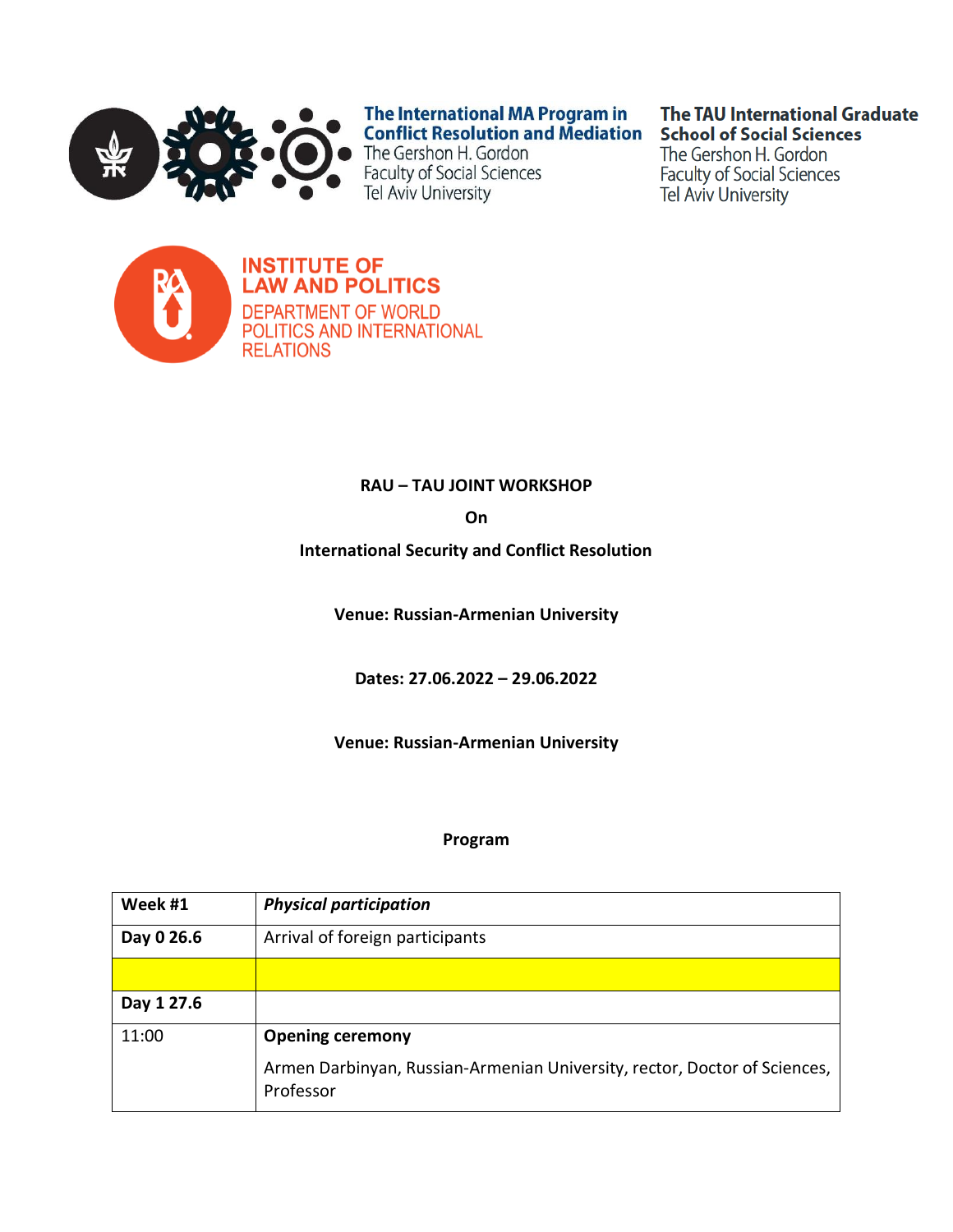

The International MA Program in **Conflict Resolution and Mediation** 

The Gershon H. Gordon **Faculty of Social Sciences** Tel Aviv University

# **The TAU International Graduate School of Social Sciences**

The Gershon H. Gordon **Faculty of Social Sciences Tel Aviv University** 



#### **INSTITUTE OF LAW AND POLITICS DEPARTMENT OF WORLD** POLITICS AND INTERNATIONAL

**RELATIONS** 

Nimrod Rosler, Tel Aviv University, Head of the international program in **Conflict Resolution and Mediation** Ambassador of Armenia to Israel, H.E. Arman Hakobyan (TBC) Ambassador of Israel to Armenia, H.E. Eliav Belotserkovsky (TBC)  $11:30 - 13:00$ Plenary session: Contemporary International Relations, International Security, and Conflict Resolution: Challenges and Prospects for the Future Participants: Prof. Dr. Armen Darbinyan Dr. Nimrod Rosler Mr. Karen Daduryan Dr. Boaz Hameiri Moderator: Dr. Ruben Elamiryan 13:00-13:45 Lunch  $13:45 - 17:30$ Visit of the Armenian Genocide Museum + Follow-up discussion  $17:30 - 19:30$ Walking city tour  $19:30 - 21:00$ Dinner Day 2 28.6  $10:00 - 10:45$ Session 1: Israeli-Palestinian conflict: Foundations and its course Dr. Nimrod Rosler  $10:45 - 11:30$ Session 2: Foundations and the course of the Nagorno-Karabakh conflict Mr. Karen Mirzoyan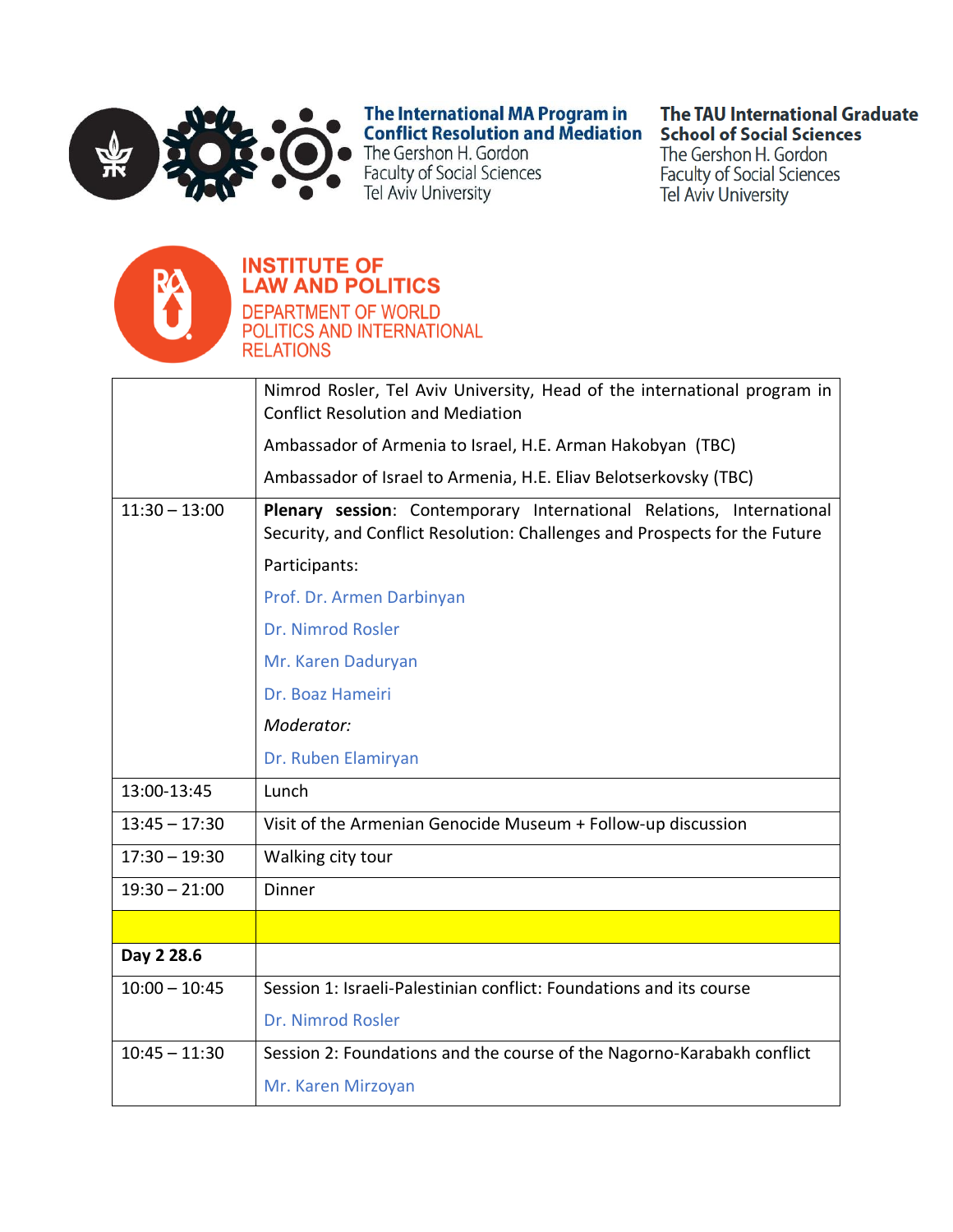

The International MA Program in<br>Conflict Resolution and Mediation

The Gershon H. Gordon Faculty of Social Sciences Tel Aviv University

# **The TAU International Graduate School of Social Sciences**

The Gershon H. Gordon **Faculty of Social Sciences** Tel Aviv University



# **INSTITUTE OF<br>LAW AND POLITICS**



| $11:30 - 11:45$ | Coffee-break                                                                                                                                                                |
|-----------------|-----------------------------------------------------------------------------------------------------------------------------------------------------------------------------|
| $11:45 - 13:30$ | Session 3: Overview of internal and external processes influencing the<br>Israeli-Palestinian conflict: State and society, Diaspora, neighboring and<br>remote countries    |
|                 | Prof. Daniel Bar-Tal (Zoom)                                                                                                                                                 |
| $13:30 - 15:00$ | Lunch                                                                                                                                                                       |
| 15:00-16:45     | Session 4: State- and society-building in Armenia; Relations with Diaspora,<br>neighboring and remote countries in Armenia: Political Participation,<br>Impact, and Support |
|                 | Dr. Vardan Marashlyan                                                                                                                                                       |
| 16:45-17:00     | Coffee break                                                                                                                                                                |
| 17:00-18:00     | Session 5: Closed meeting with a representative of Government of Armenia                                                                                                    |
| 18:00-19:00     | Closing discussion & Information session for group projects                                                                                                                 |
| 19:00           | Dinner                                                                                                                                                                      |
|                 |                                                                                                                                                                             |
| Day 3 29.6      |                                                                                                                                                                             |
| $8:00 - 14:00$  | Cultural&historical tour                                                                                                                                                    |
| $14:00 - 15:00$ | Lunch                                                                                                                                                                       |
| $15:00 - 17:00$ | Session 6: Possible lines of conflict resolution and reconciliation: Comparing<br>the cases of Israeli-Palestinian and Nagorno-Karabakh conflict                            |
|                 | Dr. Boaz Hameiri                                                                                                                                                            |
|                 | Dr. Ruben Elamiryan                                                                                                                                                         |
|                 |                                                                                                                                                                             |
| $17:00 - 18:00$ | Discussion of group work                                                                                                                                                    |